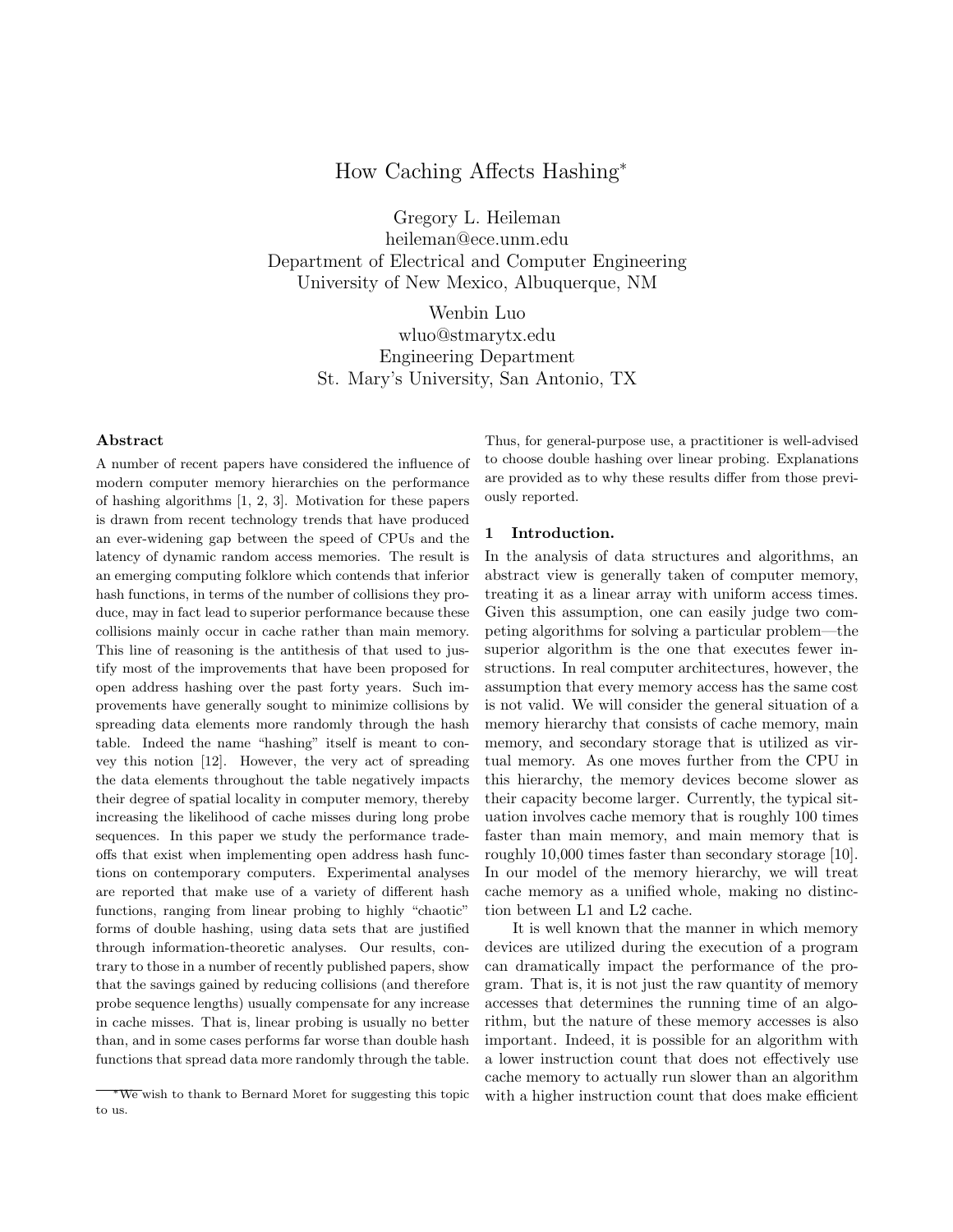use of cache. A number of recent papers have considered this issue  $[1, 2, 13, 14]$ , and the topic of "cache-aware" programming is gaining in prominence [4, 6, 15].

In this paper we conduct analyses of open address hashing algorithms, taking into account the memory access patterns that result from implementing these algorithms on modern computing architectures. We begin in Section 2 with a description of open address hashing in general, and then we present three specific open address hashing algorithms, including linear probing, linear double hashing, and exponential double hashing. We discuss the memory access patterns that each of these algorithms should produce when implemented, with particular considerations given to interactions with cache memory. These access patterns have a high degree of spatial locality in the case of linear probing, and a much lower degree of spatial locality in the case of double hashing. Indeed, the exponential double hashing algorithm that we describe creates memory access patterns very similar to those of uniform hashing, which tends to produce the optimal situation in terms of memory accesses, but is also the worst case in terms of spatial locality.

In Section 3 previous research results dealing with open addressing hashing are presented. First we describe theoretical results that show double hashing closely approximates uniform hashing, under the assumption that data elements are uniformly distributed. It was subsequently shown experimentally that the performance of linear double hashing diverges significantly from that of uniform hashing when skewed data distributions are used, and that in the case of exponential double hashing this divergence is not as severe [20]. Thus, exponential double hashing is the best choice if the goal is to minimize the raw number of memory accesses. These results, however, do not consider how cache memory may impact performance. Thus in Section 3 we also review a number of recent experimental results that have been used to make the case that, due to modern computer architectures, linear probing is generally a better choice than double hashing. We provide detailed analyses of these studies, pointing out the flaws that lead to this erroneous conclusion.

It is important to note that dynamic dictionary data sets are often too small to be directly used to test cache effects. For example, the number of unique words in the largest data set available in the DIMACS Dictionary Tests challenge, joyce.dat, will fit in the cache memory of most modern computers. Thus, in Section 4 we describe an information-theoretic technique that allows us to create large synthetic data sets that are based on real data sets such as *joyce.dat*. These data sets are therefore realistic, yet large enough to create the cache effects necessary to study the performance of linear probing

and double hashing on modern architectures. This is followed in Section 5 by a description of a set of experiments that used these synthetic data sets to measure the actual performance of the aforementioned hashing algorithms. Three important performance factors considered are the number of probes (and therefore memory accesses) required during the search process, the number of cache misses generated by the particular probe sequence, and the load factor of the hash table. In addition, we also consider how the size of the hash table, and the size of the data elements stored in the hash table affect performance. In general, hash functions that produce highly random probe sequences lead to shorter searches, as measured by the number of memory accesses, but are also more likely to produce cache misses while processing these memory access requests. Our experiments were aimed at quantifying the net affects of these competing phenomena, along with the impact of the other performance factors we have just mentioned, on the overall performance of open address hashing algorithms. The results, presented in Section 5, show that it is difficult to find cases, either real or contrived, whereby linear probing outperforms double hashing. However, it is easy to find situations where linear probing performs far worse than double hashing, particularly when realistic data distributions are considered.

# 2 Open Address Hashing.

We assume hashing with open addressing used to resolve collisions. The data elements stored in the hash table are assumed to be from the dynamic dictionary D. Each data element  $x \in D$  has a key value  $k_x$ , taken from the universe  $U$  of possible key values, that is used to identify the data element. The dynamic dictionary operations of interest include:

- Find  $(k, D)$ . Returns the element  $x \in D$  such that  $k_x = k$ , if such an element exists.
- Insert $(x, D)$ . Adds element x to D using  $k_x$ .
- Delete(k, D). Removes the element  $x \in D$  that satisfies  $k_x = k$ , if such an element exists.

When implementing these operations using a hash table with  $m$  slots, a table index is computed from the key value using a *ordinary hash function*,  $h$ , that performs the mapping  $h: U \to \mathbb{Z}_m$ , where  $\mathbb{Z}_m$  denotes the set  $\{0, 1, \ldots, m-1\}.$ 

Hashing with open addressing uses the mapping  $H$ :  $U \times \mathbb{Z} \to \mathbb{Z}_m$ , where  $\mathbb{Z} = \{0, 1, 2, \ldots\}$ , and produces the probe sequence  $\langle H(0,k), H(1,k), H(2,k), \ldots \rangle$  [18]. For a hash table containing  $m$  slots, there can be at most  $m$  unique elements in a probe sequence. A  $full$ length probe sequence visits all  $m$  hash table locations using only  $m$  probes. One of the key factors affecting the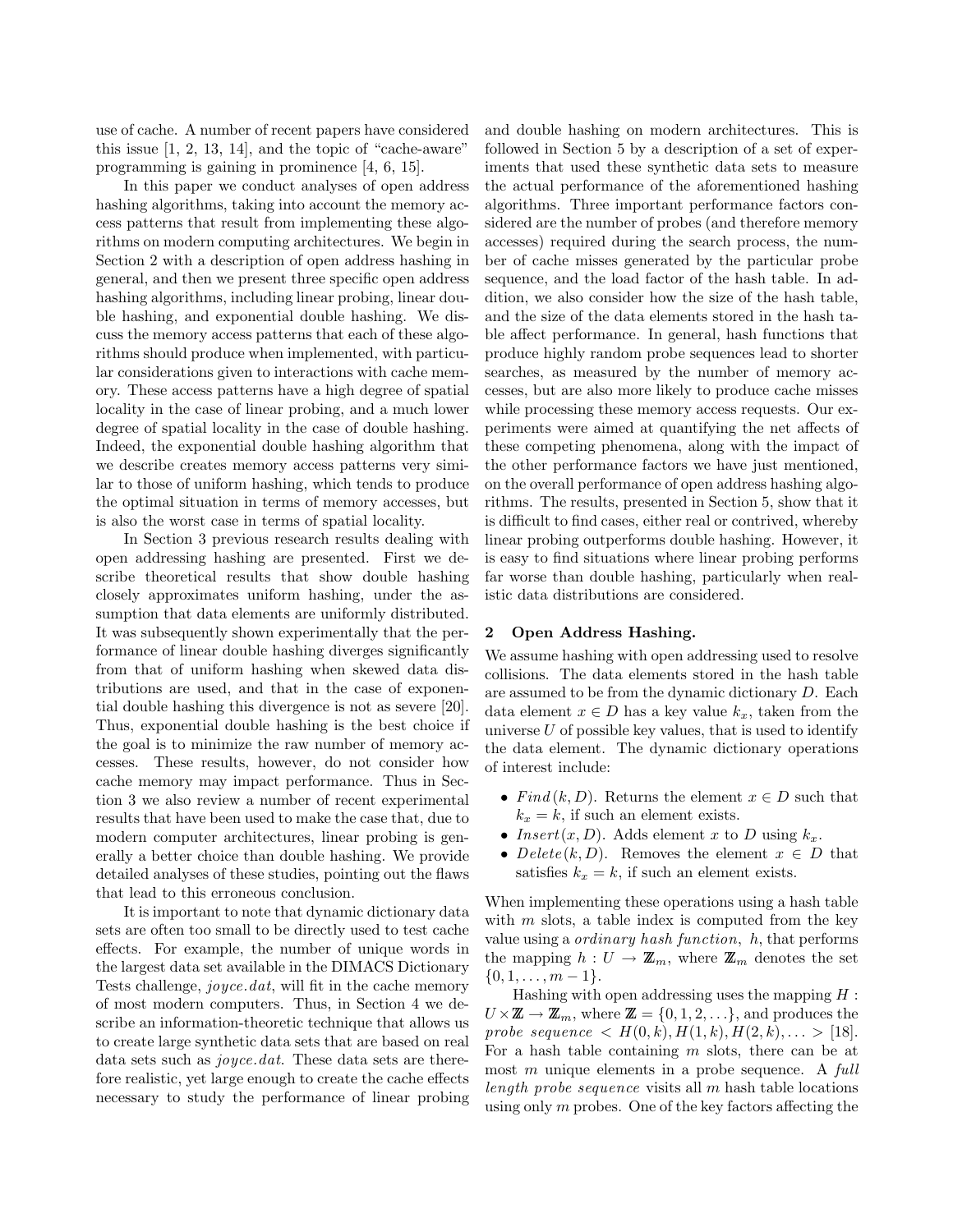length of a probe sequence needed to implement any of the dynamic dictionary operations is the load factor,  $\alpha$ , of the hash table, which is defined as the ratio of the number of data elements stored in the table to the number of slots,  $m$ , in the hash table.

Next, we describe three specific probing strategies. For each of these, we first describe the generic family of hash functions associated with the strategy, and then we consider the particular implementations used in our experiments.

2.1 Linear Probing. The family of linear hash functions (linear probing) can be expressed as

(2.1) HL(k, i) = (h(k) + ci) mod m,

where  $h(k)$  is an ordinary hash function that maps a key to an initial location in the table,  $i = 0, 1, \ldots$  is the probe number, and  $c$  is a constant. This technique is known as linear probing because the argument of the modulus operator is linearly dependent on the probe number. In general, c needs to be chosen so that it is relatively prime to  $m$  in order to guarantee full-length probe sequences. For the most common case, when  $c =$ 1, this hash function will simply probe the sequential locations  $\langle h(k) \bmod m, (h(k) + 1) \bmod m, \ldots, m - 1 \rangle$  $1, 0, 1, \ldots, (h(k)-2) \mod m, (h(k)-1) \mod m > \text{in the}$ hash table. Whenever we use  $H<sub>C</sub>$  in this paper we are assuming  $c = 1$ .

The ordinary hash function  $h(\cdot)$  used in equation (2.1) has a dramatic impact on the performance of linear probing. A common choice is

$$
(2.2) \t\t\t h(k) = k \mod m.
$$

Furthermore, if the keys are uniformly distributed, then statistically this ordinary hash function is optimal in the sense that it will minimize collisions. This is because for each key the initial probe into the hash table will follow the uniform distribution. When using equation (2.2) with linear probing, performance degrades rapidly as the key distribution diverges from the uniform distribution. Two approaches are commonly used to address this problem. First, one can apply a randomizing transformation to the keys prior to supplying them to equation (2.2). This is actually a natural step to take in many applications. For example, consider compiler symbol tables, where strings must be converted into numeric key values in order to "hash" them into the table. One such popular algorithm, called  $hashPJW()$ , takes a string as input, and output an integer in the range  $[0, 2^{32} - 1]$  [1]. The transformation performed by hash- $PJW()$  tends to do a good job of producing numbers that appear uniform over  $[0, m]$ , even when the strings being hashed are very similar.

A second approach involves using a more complicated ordinary hash function  $h(\cdot)$  so that the initial probe into the hash table is more random. In addition, by randomizing the choice of  $h(\cdot)$  itself we can guarantee good average-case performance (relative to any fixed ordinary hash function) through the use of universal hashing [5]. A family of ordinary hash functions  $\eta$  is said to be universal if for each pair of distinct keys  $k_{\alpha}, k_{\beta} \in U$ , the number of hash functions  $h \in \eta$ for which  $h(k_\alpha) = h(k_\beta)$  is at most  $|\eta|/m$ . For example, the following is a universal hash function

$$
(2.3) \t h(k) = ((ak + b) \bmod p) \bmod m
$$

where  $a \in \mathbb{Z}_p^*$  and  $b \in \mathbb{Z}_p$  are chosen at random,  $\mathbb{Z}_p^*$  denotes the set  $\{1, 2, \ldots, p-1\}$ , and p is a prime number large enough so that every possible  $k \in U$  is in [0,  $p-1$ ]. Thus, for fixed p and m, there are  $p(p-1)$ different hash functions in this family. We will make use of this family of universal ordinary hash functions in subsequent experiments.

The limitations of linear probing are well known namely that it tends to produce primary and secondary clustering. Note, however, that this clustering problem is counterbalanced by the fact that when  $c = 1$ , the probing that must be performed when implementing any of the dynamic dictionary operations will be to successive locations, modulo  $m$ , in the hash table. Thus, if the hash table is implemented in the standard way, using a data structure that maps hash table locations to successive locations in computer memory, then the memory accesses associated with these probes should lead to a high percentage of cache hits.

2.2 Linear Double Hashing. Given two ordinary hash functions  $h(k)$  and  $q(k)$ , the family of linear double hash functions can be written as

(2.4) HLD(k, i) = (h(k) + ig(k)) mod m.

For a particular key k, the values of  $h(k)$  and  $g(k)$  in the previous equation can be thought of as constants. That is, once a key is selected for use in probing the hash table, the probe sequence is determined by  $H_{\mathcal{L}\mathcal{D}}(k, i) =$  $(c_h + ic_g) \mod m$ , where  $c_h = h(k)$  and  $c_g = g(k)$ . This is the same form as linear probing described in equation (2.1). Thus, if  $c_q$  is relatively prime to m, all probe sequences are guaranteed to be full length. That is,  $q(k)$  should be chosen in such a way that the values it produces are always relatively prime to m. The easiest way to assure this is to choose  $m$  as a prime number so that any value of  $q(k)$  in the range  $[0, m-1]$  will be relatively prime to m.

The key advantage of linear double hashing over linear probing is that it is possible for both  $h(k)$  and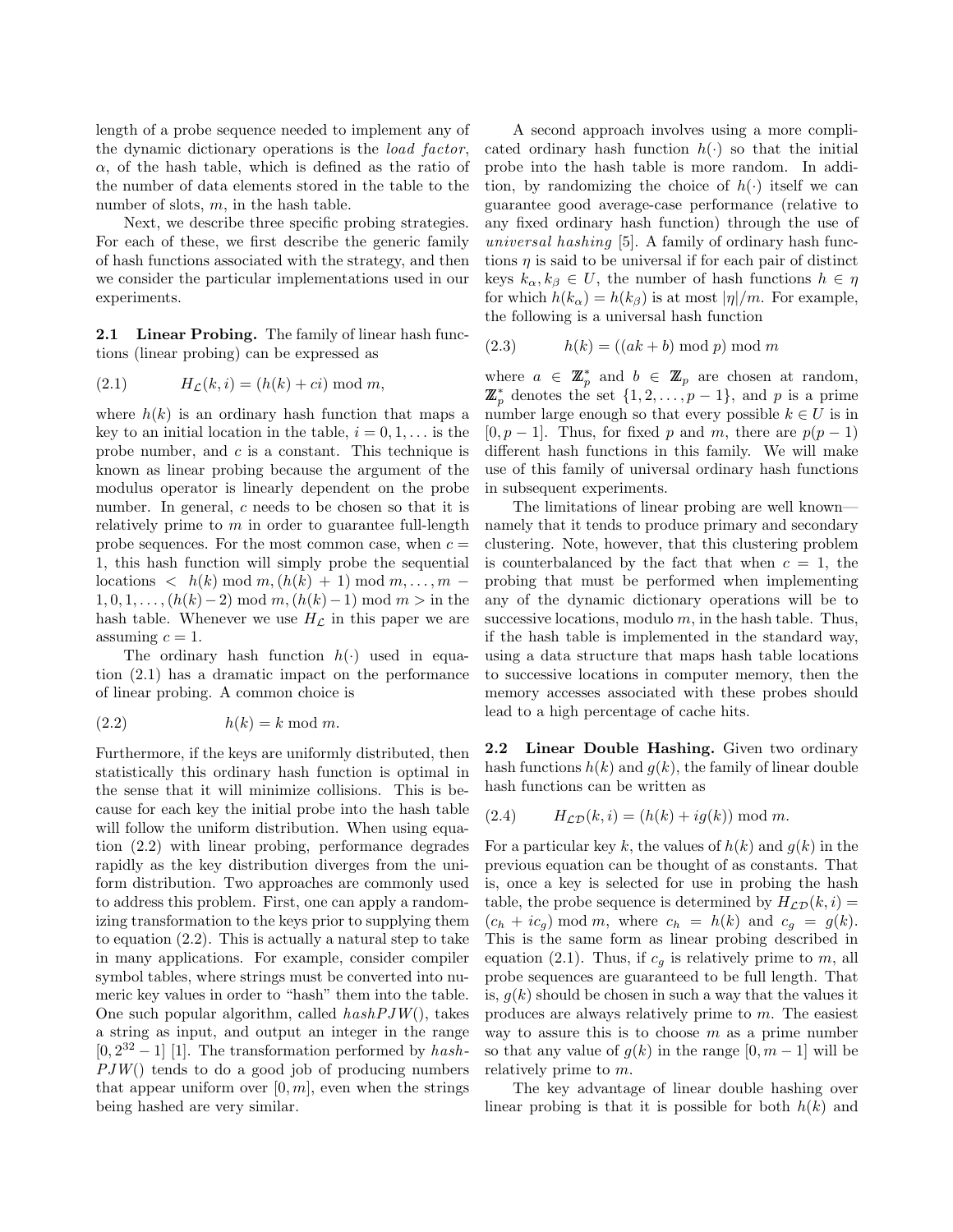$g(k)$  to vary with k. Thus, in  $H_{\mathcal{LD}}$  the probe sequence depends on k through both  $h(k)$  and  $g(k)$ , and is linear in  $h(k)$  and  $q(k)$ . A widely used member of  $H_{\mathcal{L}\mathcal{D}}$  proposed by Knuth [12] is  $h(k) = k \mod m$  and  $g(k) = k \mod (m-2)$ , with m prime. In this paper we will assume the use of these ordinary hash functions with m prime whenever we mention  $H_{\mathcal{L}\mathcal{D}}$ .

2.3 Exponential Double Hashing. The exponential double hashing family was initially proposed by Smith, Heileman, and Abdallah [20], and subsequently improved by Luo and Heileman [17]. The improved version that we will consider is given by

(2.5) 
$$
H_{\mathcal{E}}(k,i) = (h(k) + a^{i}g(k)) \mod m,
$$

where  $a$  is a constant. It has been shown that if  $m$ is prime, and  $a$  is a primitive root of  $m$ , then all probe sequences produced by this hash function are guaranteed to be full length [17]. A member of  $H_{\mathcal{E}}$  that performs well is obtained by choosing the ordinary hash functions  $h(k) = k \mod m$  and  $g(k) = k \mod (m-2)$  in equation  $(2.5)$ , with m once again prime. In this paper we will assume the use of these ordinary hash functions with m prime whenever we mention  $H_{\mathcal{E}}$ .

Let us consider the types of memory access patterns that should result from the proper implementation of hash functions from the families  $H_{\mathcal{L}}$ ,  $H_{\mathcal{L}\mathcal{D}}$  and  $H_{\mathcal{E}}$ . Specifically, members of  $H_{\mathcal{L}}$  will probe successive locations in a hash table, and therefore on average should produce more cache hits per probe than members from the other two hash function families. Furthermore, members of  $H_{\mathcal{E}}$  tend to produce more random probe sequences than members of  $H_{\mathcal{L}\mathcal{D}}$ . Thus, of the three families of hash functions considered, members of  $H_{\mathcal{E}}$  should produce the fewest number of cache hits per probe. The randomness of the probe sequences produced by these hash function families is more rigorously considered in [17].

# 3 Previous Research.

Before discussing our experimental design and results, it is important to consider some of the previous results on this topic that have appeared in the open literature. We start in Section 3.1 by describing results dealing with the randomness of double hashing. These results focus solely on the average probe length of double hashing algorithms, ignoring cache effects. Given the complexities associated with the analysis of programs executing on real computers, particularly when the memory hierarchy is considered, it is difficult to arrive at meaningful theoretical results that include cache effects. Thus, in Section 3.2 we describe some experimental results that measure how the use of cache memory

affects the performance of open address hash functions. We previously described the important trade-off that should be used to evaluate results in this area. That is, whether the savings gained through the reduction in average probe sequence length due to the use of a more "random" hash function is lost due to the corresponding increase in the number of cache misses per probe. Both of the experimental studies described in Section 3.2 seem to validate this claim, thereby leading to the previously mentioned computing folklore regarding linear probing; however, we also describe in Section 3.2 the flaws in these experiments that have led to erroneous conclusions.

3.1 Randomness of Double Hashing. We have already mentioned that if the goal is to minimize the total number of memory accesses, ignoring cache effects, then from a probabilistic perspective, the ideal case for open address hashing is uniform hashing [21, 22]. A uniform hash function always produces probe sequences of length  $m$  (in the table space), with each of the  $m!$  possible probe sequences being equally likely. The obvious way of implementing a uniform hash function involves the generation of independent random permutations over the table space for each key  $k \in U$ ; however, the computational costs associated with this strategy make it completely impractical. Thus, practical approximations to uniform hashing have been sought. With this in mind, Knuth [12] noted that any good hash function should: (1) be easy to compute, involving only a few simple operations, and (2) spread the elements in random fashion throughout the table space. Only those hash functions satisfying these two conditions will be practical for use in implementing dynamic dictionaries. It is not difficult to see that these two conditions are conflicting—it is in general difficult to satisfy one while simultaneously maintaining the other. Knuth [12] has noted that the double hashing strategy, and in particular the one described by equation (2.4), strikes a reasonable balance between these competing conditions. Furthermore, it has been shown through probabilistic analyses that this hash function offers a reasonable approximation to uniform hashing [9, 16]. Let us consider these results in more detail.

It can be shown (see [12]) that the average probe length for uniform hashing is  $\frac{1}{1-\alpha} + O\left(\frac{1}{m}\right)$ . Guibas and Szemeredi [9] showed that the average probe length for double hashing is asymptotically equivalent to that of uniform hashing for load factors up to approximately 0.319. Later, Lueker and Molodowitch [16] extended this result to load factors arbitrarily close to 1. Both of these results are only valid under a strong uniformity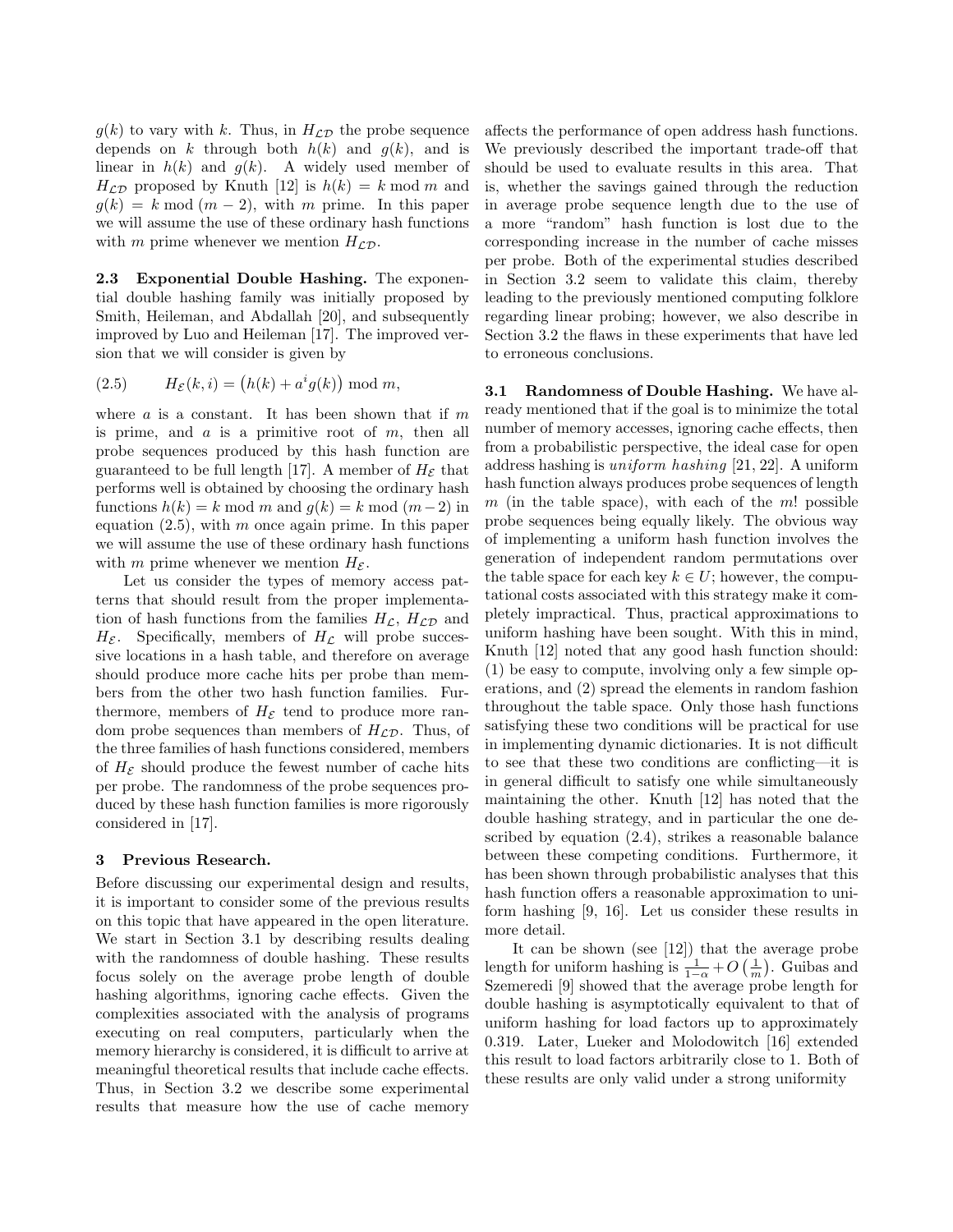assumption. Specifically, they assume that for any key  $k \in U$ 

(3.6) 
$$
Pr\{(h(k), g(k)) = (i, j)\} = \frac{1}{m(m-1)}
$$

for all  $(i, j)$ , with  $0 \leq i, j \leq m-1$ . Thus, these results only hold under the assumption that the keys will produce hash value pairs that are jointly uniformly distributed over the table space. This is a strong assumption indeed, that is influenced by both the initial data distribution, as well as the choices of  $h(k)$  and  $g(k)$ . Most data sets are far from uniform, and the widely used choices for  $h(k)$  and  $g(k)$  e.g., those discussed previously, would have to be considered poor choices if our goal is to satisfy equation (3.6).

The exponential double hashing algorithm described in Section 2.3, that has been shown through experimental analysis to be superior to the previously proposed methods in the linear double family of hash functions [17, 20]. Specifically, this experimental analysis demonstrated that linear and exponential double hashing algorithms perform similarly (as measured by the average number of collisions) when the data elements are uniformly distributed, but that exponential double hashing is superior to linear double hashing when the data elements are not uniformly distributed.

3.2 Hashing with Cache Effects. First let us consider the experiments described in Binstock [1], which contains a good description of the practical uses of hashing, along with some references to useful ordinary hash functions that can be used to convert character strings into integers. Two experiments were performed, both involved allocating a large block of memory, and executing as many memory reads as there are bytes in the block. In the first experiment these bytes are read randomly, and in the second experiment the bytes are read sequentially. Predictably, the second experiment runs significantly faster than the first. The first experiment, however, does not consider the reduction in average probe length that should accompany the random memory reads, and thus no conclusions should be drawn with regards to the superiority of any one hashing method based on these experiments.

Black, Martel, and Qi have studied the effects of cache memory on basic graph and hashing algorithms [2]. In their study of hashing, they considered three basic collision resolution strategies, two of them based on open addressing. One of the open addressing strategies considered was linear probing, as we have described it in Section 2.1 with  $c = 1$ . The other was a double hashing algorithm, the details of which are not provided in their paper. However the authors do refer to a website containing a link to the full version of the paper [19], and this paper provides the details of their double hashing algorithm. Specifically, the authors introduced the hash function

$$
(3.7) \quad H_{\mathcal{BMO}}(k,i) = (h(k) + i(c - g(k)) \bmod m,
$$

with  $h(k) = k \mod m$  and  $g(k) = k \mod c$ , where c is a prime less than m. Note that for  $c = 1$ , this hash function reduces to linear probing. The authors mention that they experimented with different values for c, finding that small values led to better performance (we will show later that this choice in fact leads to poor performance). In all of the experiments described in the paper, it appears that  $m$  was always selected as some power of 2. Given this double hash function, the authors' experimental results indicated that linear probing tends to outperform double hashing, particularly when the load factor is less than 80% and the entire hash table does not fit in L1 cache. These results are quite different from the results we obtained using the double hashing functions described in Section 2.2. The difference is explained by the choice of the double hash function used in [2]. Specifically, based on the discussion provided in Section 2 of this paper, it is clear that a simple way to guarantee full length probe sequences in the hash function of equation (3.7) is to make  $c-g(k)$  and m relatively prime to one another. The unfortunate choice of m as a power of 2, however, means that the condition will be violated whenever  $c-g(k)$  is even. Through experimentation, we have also found that the choice of  $c$  is critical, and that the performance of hash function (3.7) is worst when  $c \ll m$ , and best when  $c \approx m$ . In [2] it was the case that  $c \ll m$ . For instance, one set of experiments used  $c = 43$  and  $m = 2^{22}$ . Choosing m prime and  $c \approx m$ should lead to a reduction in the number of collisions produced by  $H_{BMO}$ . Indeed, with these choices it seems that the performance of  $H_{\beta\mathcal{M}\mathcal{Q}}$  should be very similar to that of  $H_{\mathcal{L}\mathcal{D}}$ .

In order to demonstrate the severity of the problem of choosing  $c$  small in equation  $(3.7)$ , we conducted experiments that measured the number of probes per insertion generated by  $H_{\mathcal{L}}, H_{\mathcal{L}\mathcal{D}}, H_{\mathcal{E}}$ , and  $H_{\mathcal{BMO}}$  when inserting  $\alpha \cdot m$  uniformly distributed (i.e., initial probes are uniform) data elements into an initially empty table containing  $m$  slots. Note that this would be the same number of probes required to successfully search for all of these data elements after they have been inserted into the hash table. The results for  $m = 400,009$  are shown in Table 1. Each entry was obtained by averaging over three separate experiments. The column under  $H^*_{\mathcal{BMO}}$ corresponds to a choice of  $c = 43$ , while for  $H_{\mathcal{BMQ}}^{\dagger}$  the choice was  $c = 400,007$ . Note that the average number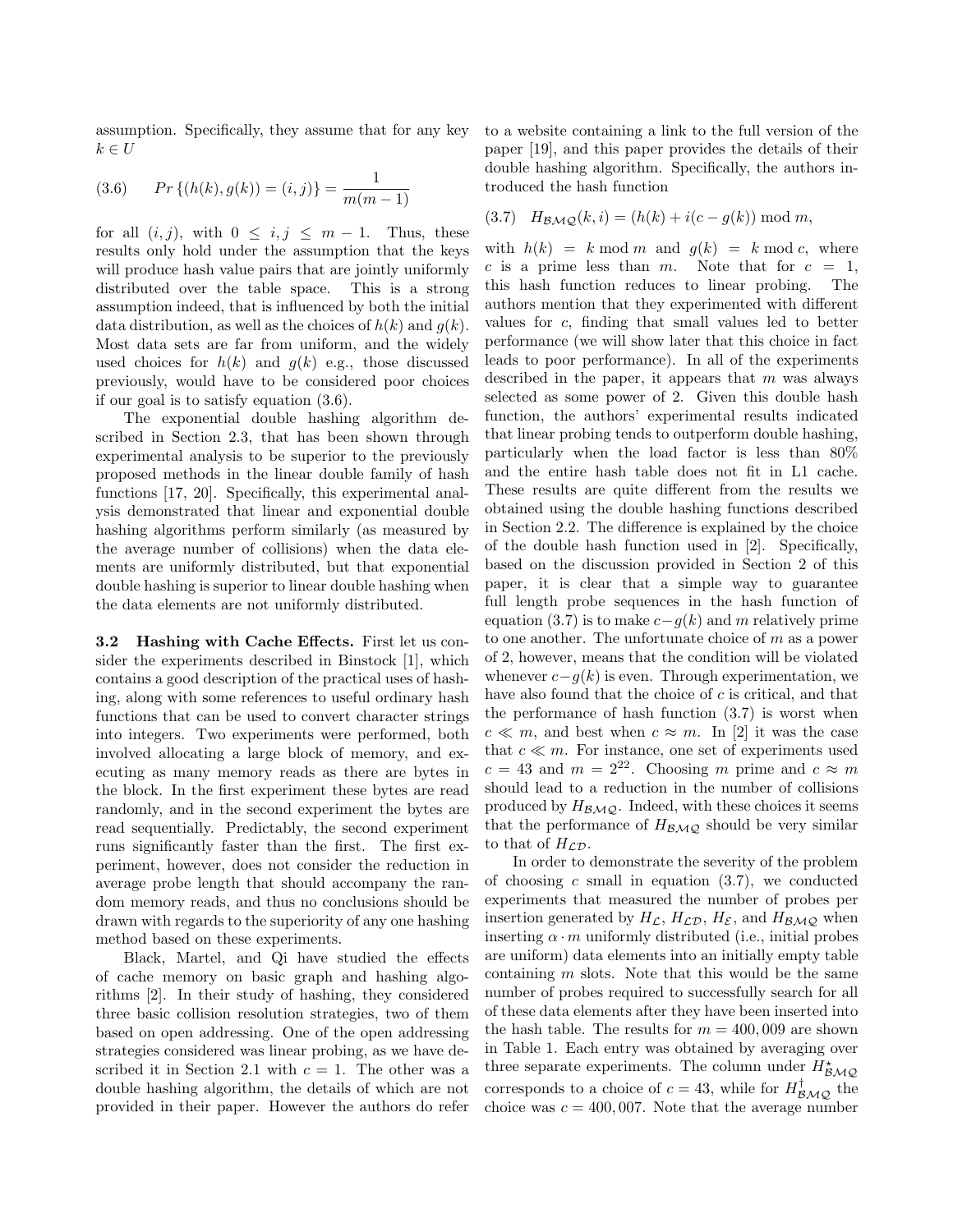| $\alpha$ | $H_{\mathcal{L}}$ | $H_{\mathcal{L}\mathcal{D}}$ | $H_{\mathcal{E}}$ | $H_{\mathcal{BMO}}^{\star}$ | $H_{\mathcal{B}_{\mathcal{M}\mathcal{Q}}}^{\perp}$ |
|----------|-------------------|------------------------------|-------------------|-----------------------------|----------------------------------------------------|
| 0.1      | 1.06              | 1.06                         | 1.06              | 1.06                        | 1.11                                               |
| 0.2      | 1.12              | 1.12                         | 1.12              | 1.16                        | 1.23                                               |
| 0.3      | 1.21              | 1.20                         | 1.20              | 1.32                        | 1.36                                               |
| 0.4      | 1.33              | 1.31                         | 1.30              | 14.89                       | 1.52                                               |
| 0.5      | 1.50              | 1.44                         | 1.43              | 40.78                       | 1.70                                               |
| 0.6      | 1.75              | 1.61                         | 1.59              | 63.67                       | 1.92                                               |
| 0.7      | 2.16              | 1.86                         | 1.81              | 87.23                       | 2.21                                               |
| 0.8      | 2.98              | 2.23                         | 2.13              | 117.31                      | 2.62                                               |
| 0.9      | 5.38              | 2.92                         | 2.73              | 153.13                      | 3.35                                               |

Table 1: A comparison of the average number of probes per insertion generated by the hash functions  $H_{\mathcal{L}}$  (using equation (2.2)),  $H_{\mathcal{LD}}$ ,  $H_{\mathcal{E}}$ , and  $H_{\mathcal{BMO}}$  on uniformly distributed data as the load factor,  $\alpha$ , ranges from 10% to 90%. The number of slots in the table for each of these was  $m = 400,009$ . For  $H^{\star}_{\mathcal{BMQ}}$ ,  $c = 43$ , and for  $H^{\dagger}_{\mathcal{BMO}}, c = 400,007.$ 

of probes generated by  $H^*_{\mathcal{BMO}}$  grows rapidly, relative to  $H_{\mathcal{L}}$ ,  $H_{\mathcal{L}\mathcal{D}}$ , and  $H_{\mathcal{E}}$  when the load factor exceeds 30%; however, for  $H_{\mathcal{BMO}}^{\dagger}$  the number of probes is similar to that of  $H_{\mathcal{LD}}$ , and outperforms linear probing when the load factor grows above 70%. Furthermore, the choice of  $m$  that we used in these experiments should actually improve somewhat on the results obtained in [2], as it at least guarantees full length probe sequences. Thus, even if cache effects are not taken into account, linear probing outperforms  $H^{\star}_{\mathcal{BMO}}$ , and by taking them into account, linear probing's advantage over  $H^*_{\mathcal{BMO}}$  increases. For all of the suitably defined double hash functions, however, it can be seen from the table that there is a load factor above which linear probing is inferior in terms of the number of probes it produces. That is, at load factors above 30%,  $H_{\mathcal{L}\mathcal{D}}$  and  $H_{\mathcal{E}}$  execute fewer probes per insertion than  $H_{\mathcal{L}}$ . For these double hash functions it makes sense to consider whether or not this advantage is lost once cache effects are accounted for. In Section 5 we describe experiments that measure this effect, but first we must consider how more realistic input distributions affect the average probe lengths of these hash functions.

#### 4 Data Distributions.

We have already demonstrated in Table 1 that for the uniform distribution, as the load factor increases, the average probe length per insertion for linear probing grows more rapidly than it does for double hashing. This is a well-known fact, and the reasons for this performance have already been discussed in Section 2. However, note that the divergence in the growth rates of the probe lengths is not too severe—for a 90% load factor, the average probe length for linear probing is approximately twice that of exponential hashing. An important question is how much worse this effect becomes when more realistic input distributions are used. A complication arises when attempting to find realistic data sets the can be used to measure this effect, along with cache effects. Specifically, if cache effects are to be measured, then the dynamic dictionary must be large enough so that it will not fit entirely in cache memory. Note that in our memory hierarchy model, there is never an advantage to linear probing if the entire dynamic dictionary fits in cache memory. All of the data set that we are aware of that have been used to test dynamic dictionary applications are too small; they easily fit in the cache memories of modern computers. Thus, for our experiments we constructed numerous synthetic data sets that are large enough to produce the desired cache effects. In this paper we report only three: one that is optimal and minimizes cache misses for linear probing (the uniform distribution previously considered), and two nonuniform distributions that are meant to capture that notion of real data sets.

The first of the nonuniform distributions is meant to be fairly benign, while the second is meant to demonstrate how poorly linear probing might perform on certain data sets. Specifically, the first nonuniform distribution we refer to as the "clipped Gaussian" distribution  $N(\frac{m}{2}, \frac{m}{4})(x)$ , where the initial probe into the table is drawn randomly according to a Gaussian distribution with mean  $m/2$  and standard deviation  $m/4$ . Furthermore, random initial probes outside the range  $[0, m - 1]$  are discarded. Thus, the tails of the uniform distribution are discarded, and this clipped Gaussian distribution somewhat resembles a uniform distribution in which the probably mass function has a slight "bulge" in the center of the table. The more severe nonuniform distribution is the "clustered" distribution  $c_\beta(x)$ , where  $\beta \in (0,1]$  corresponds to the fixed percentage of the hash table that all initial probes will occur to in a random fashion. For example, if  $\beta = 0.5$ , a contiguous region (modulo the table size) that corresponds to 50% of the hash table is chosen at random, and all initial probes will occur uniformly at random in this region.

Given the questions that invariably arise regarding data synthetic distributions, and their correspondence to real data sets, we have sought ways to justify the choice of the aforementioned data distributions for experimental purposes. Below we make use of information theory in order to demonstrate, from a probabilistic perspective, that these nonuniform data distributions are in fact reasonable data sets. We start by presenting some information-theoretic measures that show how far a particular distribution is from the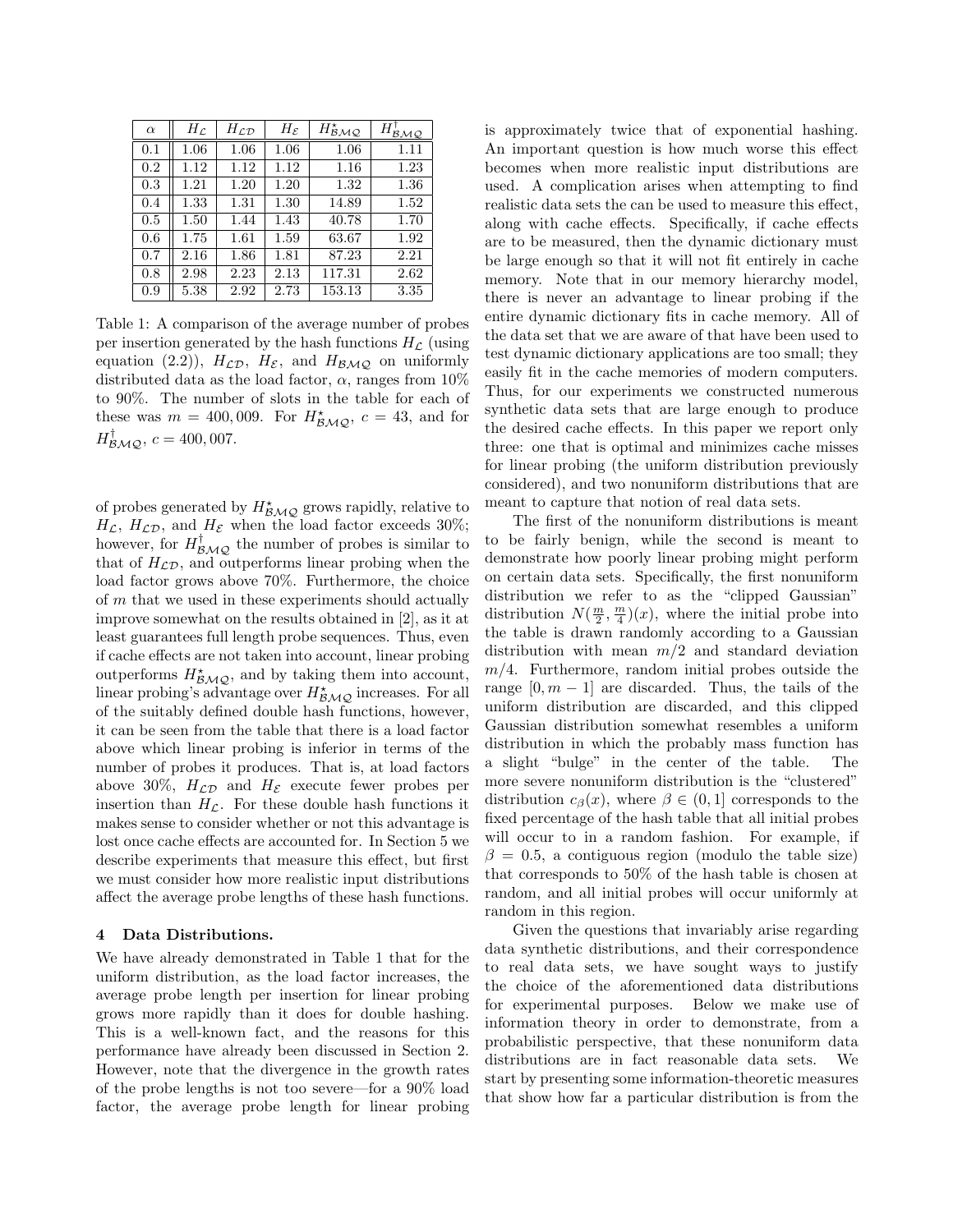uniform distribution. Next we apply these measures to specific real data sets that have been used in other studies, and then we demonstrate that the synthetic data sets we constructed are no worse than these real data sets.

4.1 Information-theoretic Approach. Let  $X$  be a random variable with alphabet  $\mathcal{X} = \{0, 1, \ldots, m-1\}$ and probability mass function  $p(x) = Pr{X = x}$ ,  $x \in$  $X$ . Consider a uniform distribution of data elements  $u(x)$  over a table of size m; that is, X has a uniform distribution. Then the entropy of  $X$  is given by

$$
H_u(X) = -\sum_{x \in \mathcal{X}} p(x) \log p(x)
$$
  
= log m,

where all logarithms are assumed to be base 2, and therefore the units of entropy will be in bits. A information-theoretic quantity commonly used to measure the distance between two probability mass functions  $p(x)$  and  $q(x)$  is given by the relative entropy (or Kullback Leibler distance) [7], defined as

$$
D(p \parallel q) = \sum_{x \in \mathcal{X}} p(x) \log \frac{p(x)}{q(x)}.
$$

We will use relative entropy as a means of comparing various data distributions with the ideal case of the uniform distribution.

Consider the clustered distribution  $c_{\beta}(x)$ . The entropy,  $H_{c}^{\dagger}(X)$ , of this distribution is given by

$$
H_{c_{\beta}}(X) = -\sum_{x \in \mathcal{X}} p(x) \log p(x)
$$
  
= 
$$
-\sum_{1}^{\beta |\mathcal{X}|} \frac{\beta^{-1}}{|\mathcal{X}|} \log \frac{\beta^{-1}}{|\mathcal{X}|}
$$
  
= 
$$
\log \beta |\mathcal{X}|.
$$

The relative entropy between  $c_\beta(x)$  and the uniform distribution  $u$  is given by

$$
D(c_{\beta} \parallel u) = \sum_{x \in \mathcal{X}} \left(\frac{1}{\beta m}\right) \log \frac{\left(\frac{1}{\beta m}\right)}{\left(\frac{1}{m}\right)}
$$
  
= 
$$
\beta m \left(\frac{1}{\beta m}\right) \log \left(\frac{1}{\beta}\right)
$$
  
= 
$$
-\log \beta.
$$

Thus, the relative entropy between  $c_{0.5}(x)$  and u is 1 bit, while the relative entropy between  $c_{0.3}(x)$  and u is 1.74 bits.

The entropy of the clipped Gaussian distribution is difficult to determine analytically. Thus, we created an

experimental entropy measure as follows. For a table of size  $m$ ,  $4m$  initial probes were generated according to the clipped Gaussian distribution. The number of initial probes to each location in the table was then divided by the total number of initial probes in order to generate an experimental probability for each hash table location, and these experimental probabilities were then used to calculate what we refer to as the "experimental entropy" of the distribution. Many of the experiments reported in this paper used hash tables with  $m = 100,003$ and  $m = 400,009$ ; for these values the experimental entropies  $H_{N(\frac{m}{2}, \frac{m}{4})}$  are 15.65 and 17.65, respectively, while the maximum entropies (corresponding to the uniform distribution) for these table sizes are 16.61 and 18.61, respectively. Furthermore, for both  $m = 100,007$ and  $m = 400,009$ , the experimental relative entropy  $D(N(\frac{m}{2}, \frac{m}{4}) || u) = 0.96$  bits.

4.2 Real Data Sets. In this section we consider a number of "real" data sets that are used to help justify the selection of the aforementioned synthetic data sets that we used in our experiments. For each of the real data sets described in this section, we considered the case when duplicate words are ignored, which will produce more uniform input distributions. In each experiment, a hash table that is 1.5 times larger than the number of words in the data set was created, the function  $hashPJW()$  was then used to create a key for the word, and a storage location was computed using equation  $(2.2).<sup>1</sup>$  Note that this corresponds to the set of initial probes that would occur in filling a table up to a load factor of 66%. As we have described previously, the number of words that hashed to each location was then divided by the total number of words in order to create an experimental probability for that location, and these experimental probabilities were used to calculate the experimental entropy of the data set.

The Bible. The Bible was used as a data set in [1]. The version that we tested [11] has 817,401 words in total, and 13,838 unique words. For  $|\mathcal{X}| = 13,838 \times 1.5$ ,  $H_u(X) = 14.34$  bits,  $H_{N(\frac{m}{2}, \frac{m}{4})}(X) = 13.96$  bits, and  $H_{c_{0.3}}(X) = 12.55$  bits. The experimental entropy of the Bible with no repeated words is 13.18 bits, and the experimental relative entropy between this data set and the uniform distribution is 1.16 bits.

United States Constitution. In the United States Constitution there are 7,671 words in total, of which 1,436 are unique. For  $|\mathcal{X}| = 1,436 \times 1.5$ ,  $H_u(X) = 11.07$  bits,  $H_{N(\frac{m}{2}, \frac{m}{4})}(X) = 10.69$  bits, and

<sup>&</sup>lt;sup>1</sup>Experimentally we found that applying universal hashing to the output produced by  $hashPJW()$  has a negligible effect. That is, hashPJW() does a very good job of transforming skewed input distributions into distributions that are close to uniform.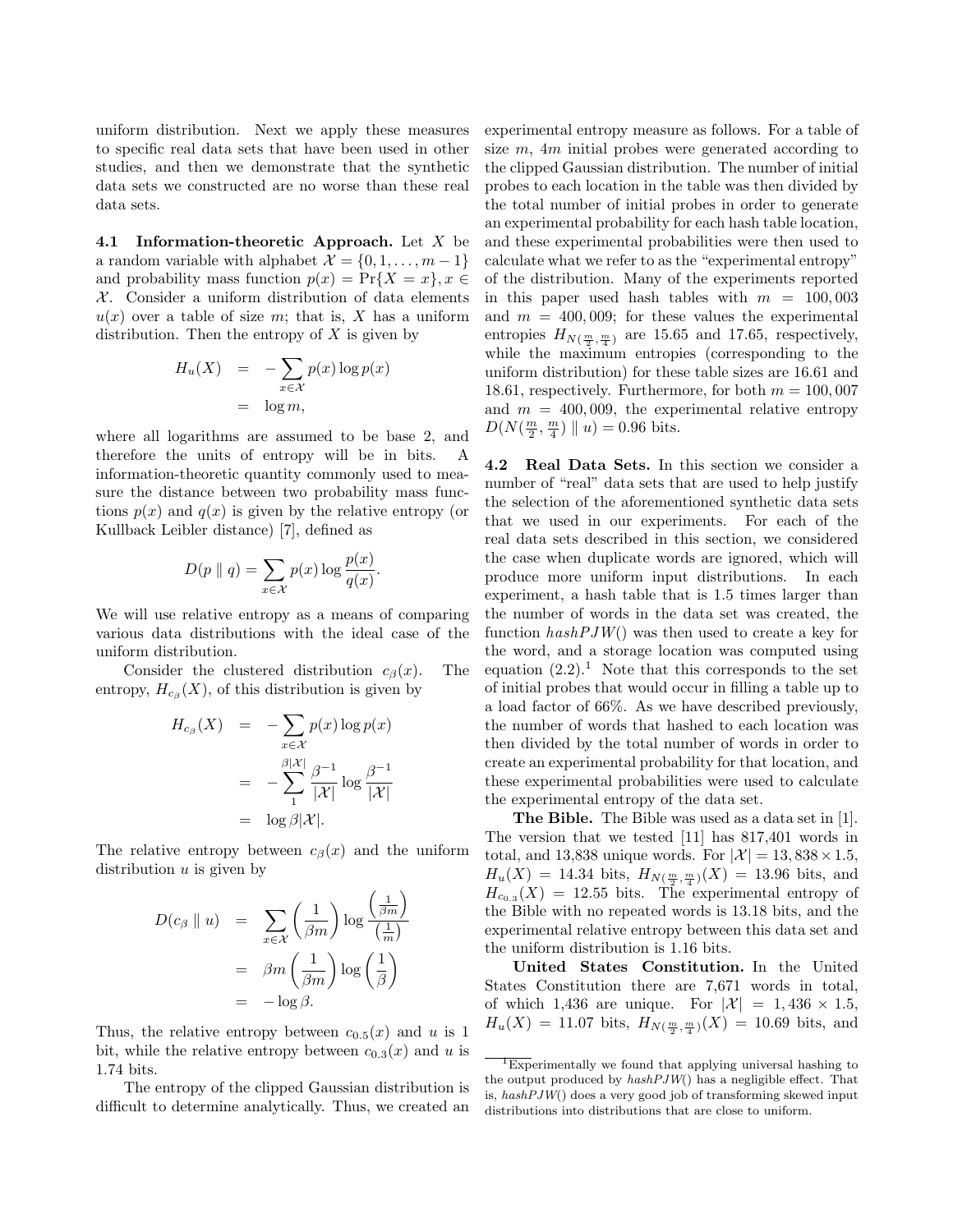$H_{c_{0.3}}(X) = 9.29$  bits. The experimental entropy of the United States Constitution with no repeated words is 9.86 bits, and the experimental relative entropy between this data set and the uniform distribution is 1.20 bits.

DIMACS Data Set. The largest file in the DI-MACS data set for dictionaries is  $joyce.dat$  [8]. In this data set, 186,452 dynamic dictionary operations are applied to 8,580 unique words. For  $|\mathcal{X}| = 8,580 \times 1.5$ ,  $H_u(X) = 13.65$  bits,  $H_{N(\frac{m}{2}, \frac{m}{4})}(X) = 13.28$  bits, and  $H_{c_{0.3}}(X) = 11.86$  bits. The experimental entropy of the unique words in the data set with no repeated words is 12.49 bits, and the experimental relative entropy between this data set and the uniform distribution is 1.16 bits.

Thus, from an information-theoretic perspective, the synthetic data sets  $H_{N(\frac{m}{2}, \frac{m}{4})}(X)$  and  $H_{c_{0.3}}(X)$  do a good job of modeling the real data sets in the case when repeated words are not allowed. In particular, for every one of the real data sets,  $D(N(\frac{m}{2}, \frac{m}{4}) || u)$  provides a lower bound for the experimental relative entropy between the real data set and the uniform distribution, while  $D(c_{0.3} \parallel u)$  provides an upper bound for the same quantity. For the case when repeated words are allowed, note that  $D(c_{0.01} \parallel u)$  is less than the experimental relative entropy between the Bible data set with repeated words and the uniform distribution, but greater than the relative entropy between the United States Constitution data set with repeated words and the uniform distribution. Thus, we will use this distribution to study the case when repeated words are allowed.

#### 5 Experimental Design and Results.

In this section we compare the performance of linear probing and double hashing experimentally. From the previous discussions we know that the average search time depends on the average number of probes and the manner in which cache memory is utilized, and that the average number of probes is dependent on the data distribution and the hash function used. Two sets of experiments were designed to measure how these factors influence the performance of hashing algorithms. The first set of experiments, described in Section 5.1, demonstrates how the data distribution influences the average probe length, while the second set of experiments, described in Section 5.2, measures the time required to actually execute these probes on real machines. Thus, the former experiments do not involve cache effects, while the latter experiments account for them.

5.1 Data Distributions Revisited. Table 1 in Section 3.2 showed the average number of probes per insertion generated by the hash functions  $H_{\mathcal{L}}, H_{\mathcal{L}\mathcal{D}}, H_{\mathcal{E}}$ , and

|          | direct           |          |           | universal        |      |           |
|----------|------------------|----------|-----------|------------------|------|-----------|
| $\alpha$ | $\boldsymbol{u}$ | N        | $c_{0.3}$ | $\boldsymbol{u}$ | N    | $c_{0.3}$ |
| 0.1      | $1.06\,$         | 1.08     | 1.25      | 1.11             | 1.17 | 1.27      |
| 0.2      | 1.12             | 1.20     | 2.01      | 1.26             | 1.29 | 1.61      |
| 0.3      | 1.21             | 1.40     | 272.18    | 1.45             | 1.50 | 2.04      |
| 0.4      | 1.33             | 1.80     | 20220.80  | 1.70             | 1.77 | 2.62      |
| 0.5      | 1.50             | 3.41     | 40156.14  | 2.03             | 2.13 | 3.36      |
| 0.6      | 1.75             | 2170.37  | 60123.89  | 2.48             | 2.63 | 4.36      |
| 0.7      | 2.16             | 11162.53 | 80138.41  | 3.17             | 3.37 | 5.75      |
| 0.8      | 2.98             | 23809.26 | 100135.75 | 4.42             | 4.65 | 7.91      |
| 0.9      | 5.38             | 37860.20 | 120125.09 | 7.55             | 8.67 | 12.56     |

Table 2: A comparison of the average number of probes per insertion generated by  $H<sub>L</sub>$  using equation (2.2), direct insertion, and equation (2.3), universal hashing, for the initial probe. Three distributions were tested: the uniform distribution  $u$ , the clipped Gaussian distribution  $N(\frac{m}{2}, \frac{m}{4})$  and the clustered distribution  $c_{0.3}$  as the load factor,  $\alpha$ , ranges from 10% to 90%. The number of slots in the table for each is  $m = 100,003$ .

 $H_{\mathcal{BMO}}$  on uniformly distributed keys. For tractability reasons, a uniform data assumption is often used in algorithmic analysis, with the hope that the performance of an algorithm does not diverge significantly from the analytical results if this assumption is violated. For instance, a uniformity assumption underlies the theoretical results described in Section 3.1. Furthermore, since it is difficult to derive data distributions that capture the essence of so called "real-world" data sets, uniformly distributed data is also commonly used in experimental studies. For example, all of the experiments in Section 3.2 used uniformly distributed keys. Again, the hope is that these experiments demonstrate some performance aspects of the algorithm under consideration that extend in a reasonable way other distributions, including real-world data sets. In terms of minimizing probe sequence length, it is important to recognize that a uniform data distribution generally represents the optimal stochastic input distribution. In the set of experiments described next, we investigate the performance losses that accompany nonuniform input distributions. These nonuniform input distributions are intended to be more representative of the types of data distributions encountered in practice.

First let us consider the sensitivity of linear probing to the input distribution. Table 2 shows the average number of probes per insertion generated by  $H_C$ when using equation  $(2.2)$ , direct insertion, and equation (2.3), universal hashing, for the initial probe. The results were obtained by averaging over 10 different experiments for the direct insertion method, and 50 different experiments for universal hashing. Three distri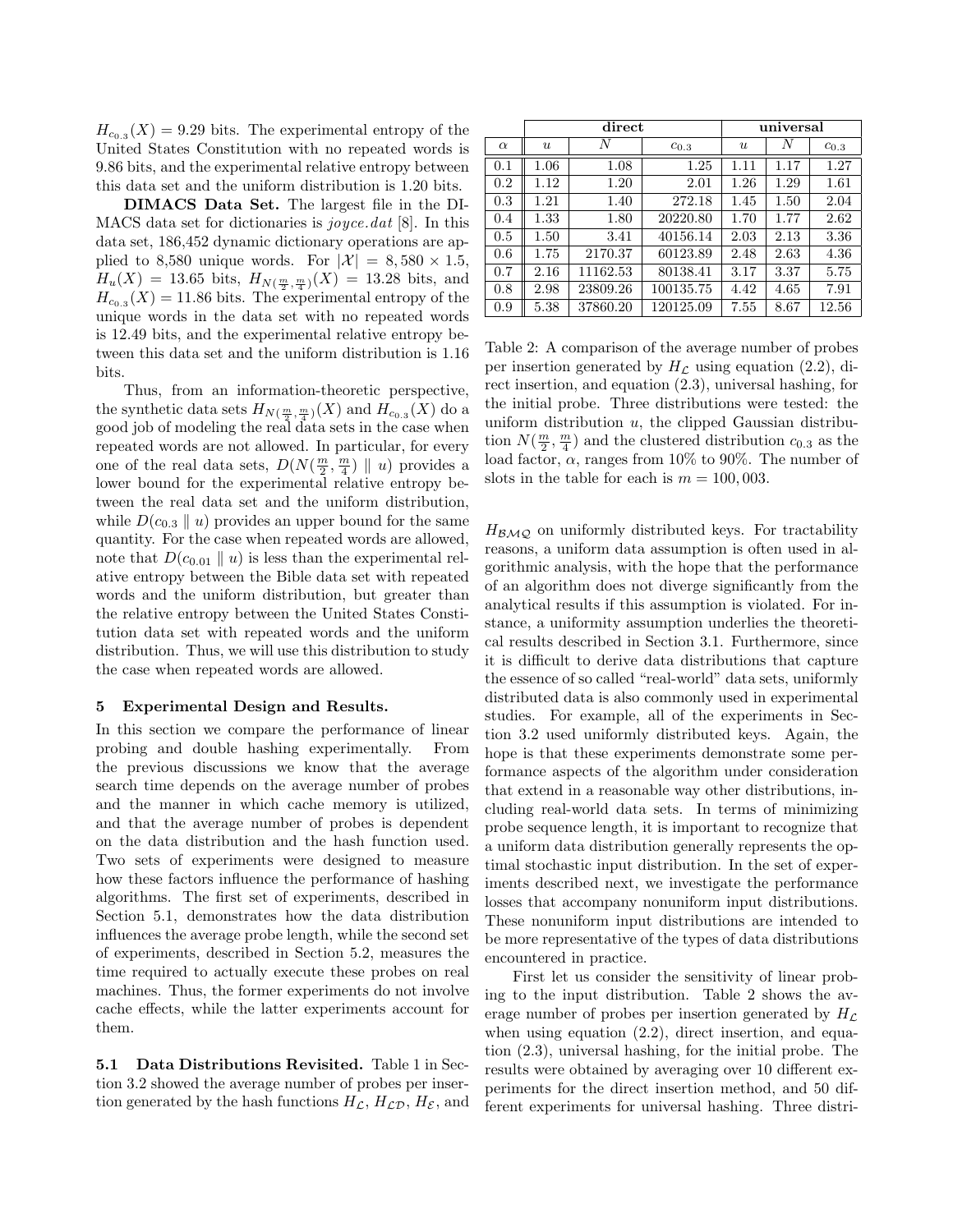butions were tested. Notice that the best performance is obtained for the uniform distribution when direct insertion is used; however, when the distribution diverges from the uniform distribution, the performance of direct insertion suffers dramatically. For the case of the clipped Gaussian distribution there is an abrupt change in the average probe length once the load factor exceeds 50%, and for the more severe clustered distribution, a similar abrupt change occurs when the load factor exceeds 20%. Next, consider the right side of the table, where the results for universal hashing are presented. Notice that for the case of the uniform distribution, universal hashing, by modifying the input distribution, actually performs worse than direct insertion; however, as would be expected, it offers significant improvements for the nonuniform distributions. Thus, linear probing has an extreme sensitivity to the input distribution that is supplied to it. In addition, although the theoretical results for universal hashing show that on average it leads to good performance, it also produced the largest variance in all of the hash functions experiments we conducted (which is why we averaged the results over a larger number of experiments). For example, for the clustered distribution  $c_{0.3}$ , at a load factor of 60% the mimimum probe length was 2.60, the maximum probe length was 14.0, and the standard deviation was 2.20.

Now let us consider similar experiments that include the double hash functions we have previously discussed (for comparison, we have also included the best results for  $H<sub>C</sub>$  from the previous table). Table 3 lists the average number of probes per insertion generated by the hash functions  $H_{\mathcal{L}}, H_{\mathcal{L}\mathcal{D}}, H_{\mathcal{E}}$ , and  $H_{\mathcal{B}\mathcal{M}\mathcal{Q}}$  on the nonuniform hash data distributions  $N(\frac{m}{2}, \frac{m}{4})$  and  $c_{0.3}$ . Once again, each entry corresponds to the insertion of  $\alpha \cdot m$  data elements into an initially empty table containing  $m$  slots, and the average is taken over 10 independent experiments (50 in the case of  $H_{\mathcal{L}}$  with universal hashing). These experiments are more severe in that they generate a greater number of collisions than the uniform case previously considered.

Hash function  $H_{\mathcal{BMO}}$  was included in these experiments in order to demonstrate it sensitivity to the input distribution if the c parameter is not selected properly. Notice that  $H^{\star}_{\mathcal{BMO}}$  has an extreme sensitivity to the input distribution. As compared to its performance on the uniform distribution (shown in Table 1), its performance on the clipped Gaussian distribution at a 70% load factor shows a 12-fold increase in probe sequence length, while for the same load factor the increase in probe sequence length for the clustered distribution is 91 times that of its performance on the uniform distribution. Contrast this with  $H_{\mathcal{BMO}}^{\dagger}$ , where at a load factor of 70%, for both the clipped Gaussian and the

| $\alpha$ | $H_{\mathcal{L}}$ | $H_{\mathcal{L}\mathcal{D}}$ | $H_{\mathcal{E}}$ | $H_{\mathcal{B}\mathcal{M}\mathcal{Q}}^{\star}$ | $H_{\mathcal{B}_{\mathcal{M}\mathcal{Q}}}^{\shortparallel}$ |
|----------|-------------------|------------------------------|-------------------|-------------------------------------------------|-------------------------------------------------------------|
| 0.1      | 1.17              | 1.08                         | 1.08              | 1.10                                            | 1.15                                                        |
| 0.2      | 1.29              | 1.17                         | 1.17              | 1.58                                            | 1.32                                                        |
| 0.3      | 1.50              | 1.27                         | 1.28              | 15.26                                           | 1.52                                                        |
| 0.4      | 1.77              | 1.40                         | 1.41              | 30.11                                           | 1.73                                                        |
| 0.5      | 2.13              | 1.57                         | 1.57              | 43.99                                           | 1.98                                                        |
| 0.6      | 2.63              | 1.78                         | 1.77              | 223.88                                          | 2.27                                                        |
| 0.7      | 3.37              | 2.06                         | 2.03              | 1081.87                                         | 2.62                                                        |
| 0.8      | 4.65              | 2.48                         | 2.41              | 2358.50                                         | 3.10                                                        |
| 0.9      | 8.67              | 3.24                         | 3.07              | 3769.16                                         | 3.90                                                        |

| $\alpha$ | $H_{\mathcal{L}}$ | $H_{\mathcal{L}\mathcal{D}}$ | $H_{\mathcal{E}}$ | $H_{\mathcal{BMO}}^{\star}$ | $H^+_{\mathcal{B}\underline{\mathcal{M}\mathcal{Q}}}$ |
|----------|-------------------|------------------------------|-------------------|-----------------------------|-------------------------------------------------------|
| 0.1      | 1.27              | 1.20                         | 1.18              | 1.51                        | 1.31                                                  |
| 0.2      | 1.61              | 1.46                         | 1.39              | 22.05                       | 1.61                                                  |
| 0.3      | 2.04              | 1.83                         | 1.63              | 41.65                       | 1.89                                                  |
| 0.4      | 2.62              | 2.38                         | 1.91              | 1937.58                     | 2.19                                                  |
| 0.5      | 3.36              | 3.17                         | 2.22              | 3965.78                     | 2.53                                                  |
| 0.6      | 4.36              | 4.37                         | 2.60              | 5928.22                     | 2.94                                                  |
| 0.7      | 5.75              | 5.93                         | 3.07              | 7936.07                     | 3.52                                                  |
| 0.8      | 7.91              | 7.98                         | 3.69              | 9953.71                     | 4.43                                                  |
| 0.9      | 12.56             | 10.69                        | 4.66              | 11991.79                    | 6.06                                                  |
|          |                   |                              |                   |                             |                                                       |

(b)

Table 3: A comparison of the average number of probes per insertion generated by the hash functions  $H_{\mathcal{L}}$  (using equation (2.3)),  $H_{\mathcal{LD}}$ ,  $H_{\mathcal{E}}$ , and  $H_{\mathcal{BMO}}$  on (a) the clipped Gaussian distribution  $N(\frac{m}{2}, \frac{m}{4})$  and (b) the clustered distribution  $c_{0.3}$  as the load factor,  $\alpha$ , ranges from 10% to 90%. The number of slots in the table for each is  $m = 400,009$ . For  $H^*_{\mathcal{BMQ}}$ ,  $c = 43$ , and for  $H^{\dagger}_{\mathcal{BMO}}, c = 400,007.$ 

clustered distributions, the probe sequence length is not even twice that of the uniform distribution. Thus,  $H^{\star}_{\mathcal{BMO}}$  has an extreme sensitivity to the input distribution, while  $H^{\dagger}_{\mathcal{BMO}}$  does not.

What is most interesting to note about the results contained in Table 3 is the divergence in probe sequence lengths between  $H_{\mathcal{L}}$  and  $H_{\mathcal{E}}$  that starts at a load factor of roughly 50% for both the clipped Gaussian and the clustered distributions. Furthermore, notice how little the average probe sequence length grows for  $H_{\mathcal{E}}$  for a given load factor when compared to the optimal case of the uniform distribution shown in Table 1. Indeed, for any  $\alpha$ , there is little difference between the probe sequence lengths for  $H_{\mathcal{E}}$  in Tables 1, 3 (a) and 3 (b). The same cannot be said for  $H_{\mathcal{L}}$ . It should also be noted that for the case of linear probing, we are taking great care to insure that the input distribution is randomized, while with double hashing, we are supplying even the skewed data distributions directly to the hashing algorithms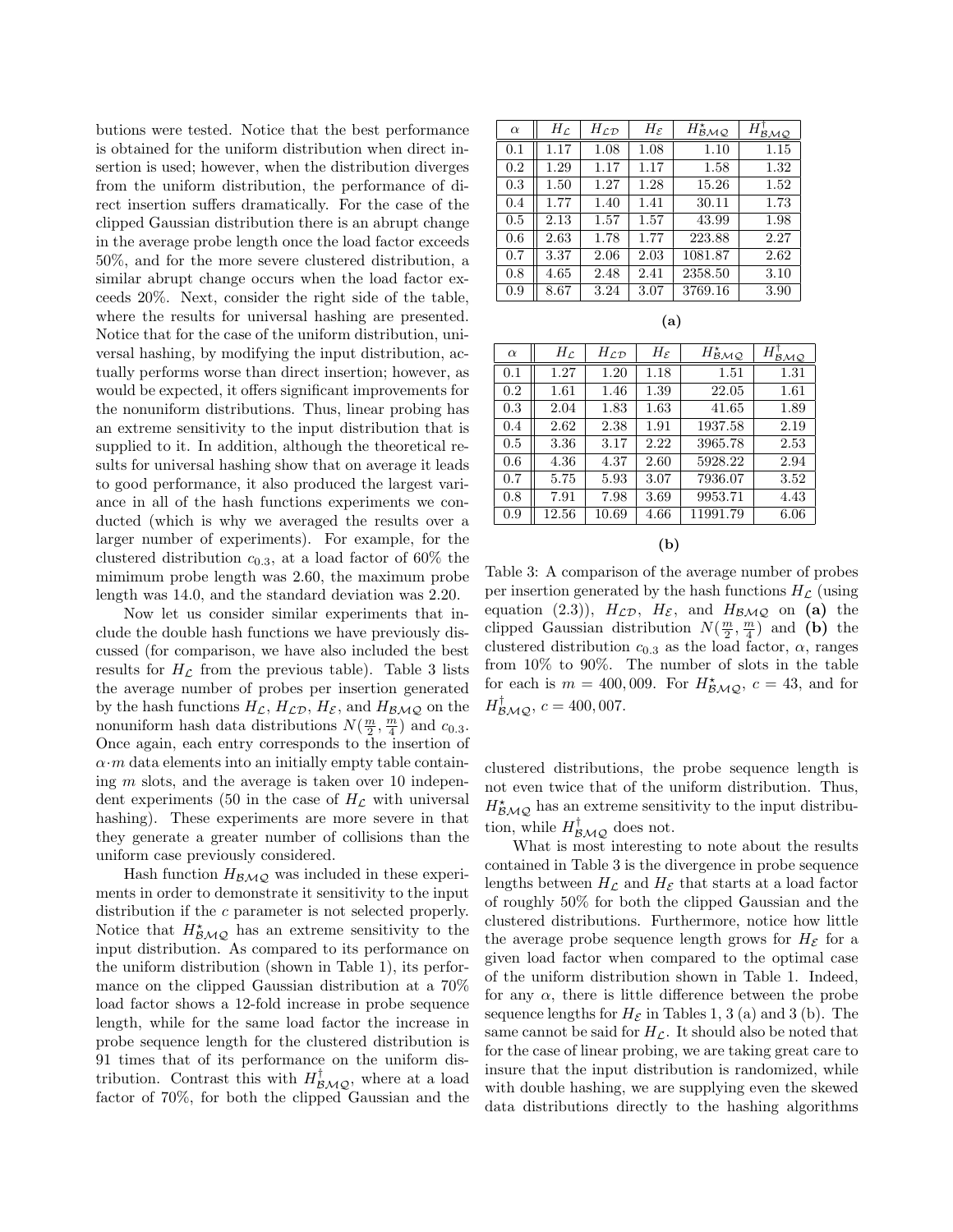without any preprocessing.

These results clearly show the obstacle that linear probing must overcome if it is to outperform double hashing across a wide variety of data distributions and the only means it has for doing so is to make more efficient use of the memory hierarchy. Specifically, for realistic data distributions, the increase in probe sequence lengths associated with linear probing must be counterbalanced with a savings in time due to cache and page hits that grows with the load factor. Given current technology, this is possible. For example, if we assume the worst case for double hashing (every memory access is a cache miss) and the best case for linear probing (every memory access is a cache hit) then the 100-fold penalty assigned to each memory access in the case of double hashing is enough to overcome the raw number of probes required by linear probing as the load factor increases. Next we consider exactly how these counteracting forces play out in real machines.

5.2 Cache Effects. In this section we describe experiments that measure the actual running times of hash functions under uniform and nonuniform data distributions. Four different machine configurations were used in these experiments:

- Configuration 1: A Dell Dimension XPS T550 personal computer running the Debian Linux operating system (kernel version 2.4) with a 550 MHz Intel Pentium III processor, 328 MB of main memory, a 16 KB L1 data cache and a 512 KB L2 cache.
- Configuration 2: A Sun Blade 1000 workstation running the Solaris 5.9 operating system with a 750 MHz 64-bit UltraSPARC III processor, 1 GB of main memory, a 96 KB L1 cache (32 KB for instructions and 64 KB for data) and a 8 MB L2 cache.
- Configuration 3: A Dell Inspiron I4150 laptop running the Microsoft Windows XP operating system with a 1.70 GHz Mobile Intel Pentium 4 processor, 384 MB of main memory, a 8 KB L1 cache and a 512 KB L2 cache.
- Configuration 4: The same computer as in Configuration 3 running the Mandrake Linux operating system (kernel version 2.4).

For the configurations that used the Linux and Solaris operating systems, the code was compiled using the GNU GCC compiler (configuration 1 used release 2.95.4, configuration 2 used release 2.95.3, and configuration 3 used release  $3.2.2$ ) with optimization flag  $-03$ . For the Microsoft Windows XP configuration, the code was

compiled using Microsoft Visual  $C++6.0$  and optimized for maximum speed.

As with the previous experiments, these experiments involved inserting  $\alpha \cdot m$  data elements into an initially empty table containing  $m$  slots. In this case, however, the actual time necessary to do so was measured. This time is influenced by the size (in bytes) of the hash table, where the size of the hash table is determined by the product of the data record size and the number of slots  $m$  in the table. If the entire hash table fits into cache memory, then the only thing that matters is the average number of probes, and we have already shown that exponential double hashing is the clear winner in this case. If, on the other hand, the entire hash table does not fit into cache memory, then the size of the data records becomes very important. If the data records are made smaller, then more of them will fit simultaneously into cache memory, thereby increasing the probability of cache hits. Thus, in the following experiments we were careful to select hash table/data record sizes that resulted in hash tables that were large enough, but not too large. Specifically, we created hash tables that usually would not fit entirely into cache memory, but not so large as to lead to a significant number of page faults during probing.

The first set of experiments, shown in Figure 1, is the same as those that were used to create the results shown in Table 1. Specifically, keys were generated according to the uniform distribution, and  $\alpha \cdot m$  data elements with these keys were stored in an initially empty hash table of size  $m = 400,009$ . On each machine configuration, 10 independent experiments were conducted, and the average of these was taken in order to create the results. Figure 1 shows the results for the four machine configurations when 8-byte data records were used. From Table 1 we know that the average number of probes is fairly similar for all of the hash functions tested in this set of experiments. Furthermore, Table 1 showed that the average number of probes is relatively small, even at high load factors. Note in Figure 1 that for this particular combination of data record size and hash table size, linear probing gains an advantage over the double hashing algorithms on each of the machine configurations tested, and that on three of the four configurations the advantage grows with increasing load factor. It is worth noting that in configuration 2 shown in Figure 1 (b), which is the Sun system with 8 MB of L2 cache, the advantage of linear probing is smaller, as one would expect. This particular set of experiments, involving the uniform distribution and small data records, is the only case we were able to construct where linear probing consistently outperformed double hashing over all load factors in terms of the actual time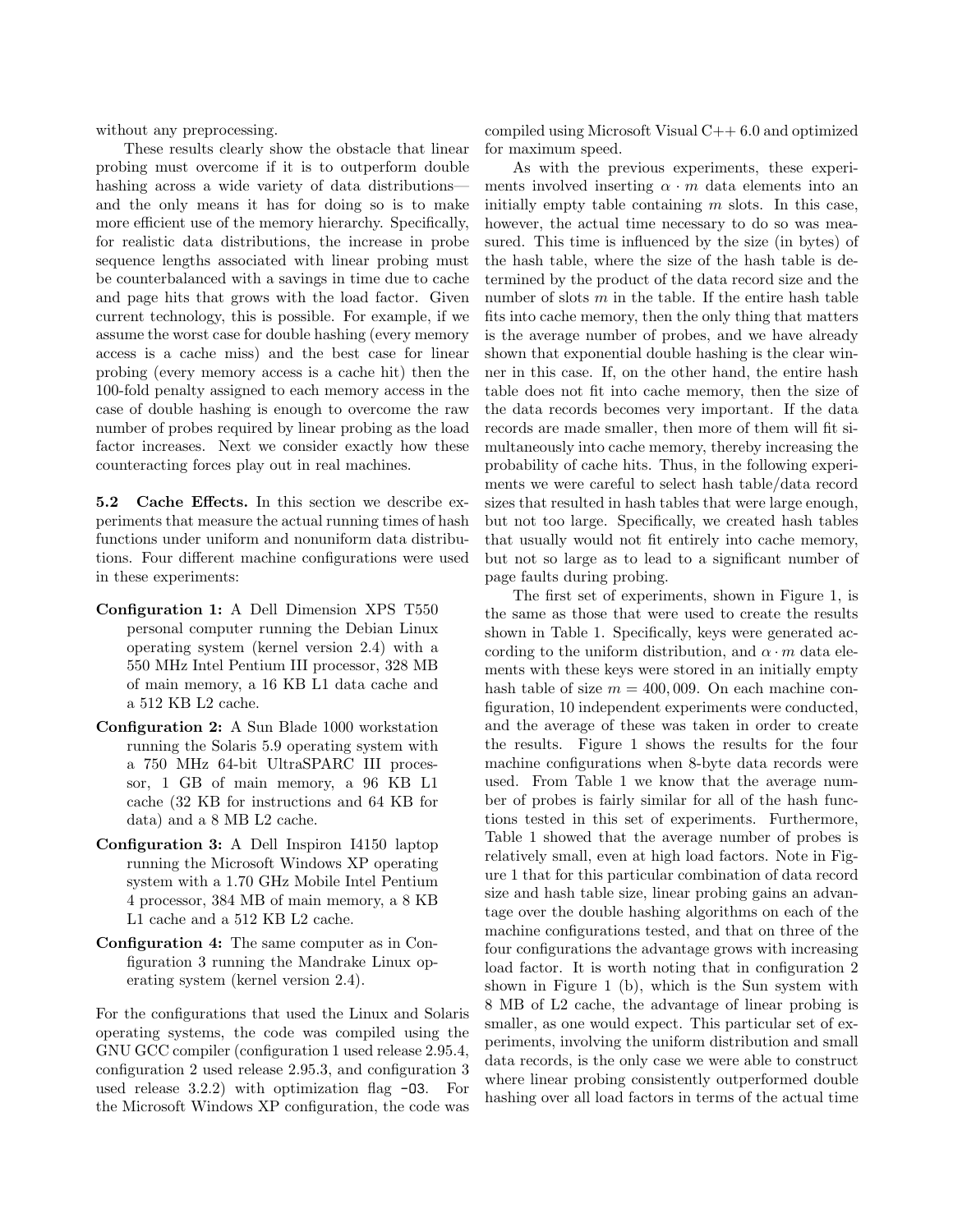

Figure 1: The average insertion time for keys distributed according to the uniform distribution using a hash table of size  $m = 400,009$ , and 8-byte data records. Parts (a)–(d) correspond to configurations 1–4, respectively.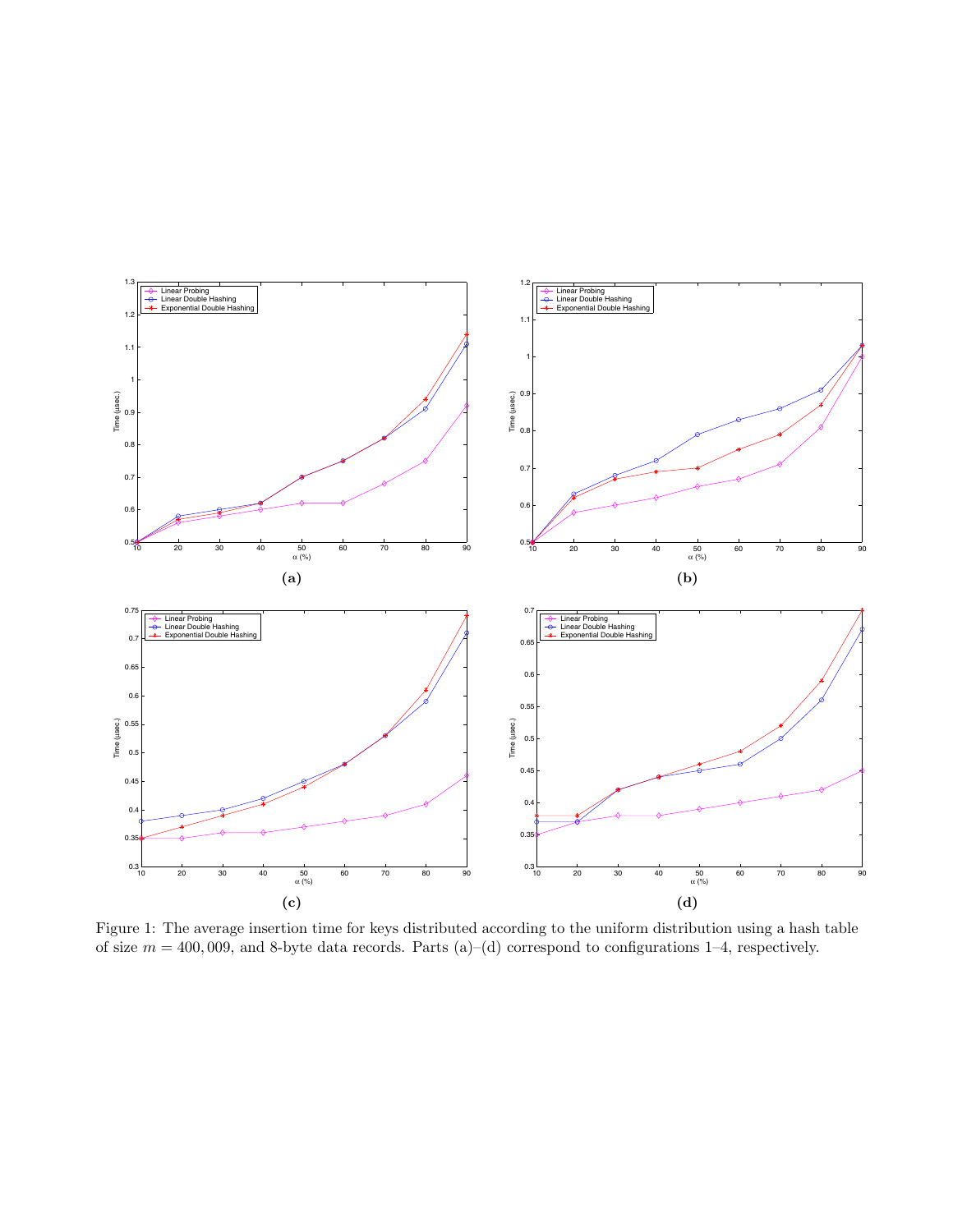taken to perform the dynamic dictionary operations. Note, however, that for most load factors the advantage is not very significant, particularly when the time scale is taken into account. Furthermore, if the size of the data record is increased to 256 bytes (and with  $m =$ 100, 003), our experiments indicate that this advantage is lost, and for each machine configuration, there is little performance difference between linear probing and the suitably defined double hash functions.

Next let us consider experiments that measure the cache effects related to the data shown previously in Table 3. Once again we tested the four different machine configurations on two different hash table/data record sizes,  $(1)$   $m = 400,009$  with 8-byte data records, and  $(2)$  $m = 100,003$  with 256-byte data records. Each of the machine configurations produced fairly similar results, with machine configuration 2 slightly more favorable to double hashing due to its larger cache size. Figure 2 we present the results obtained on machine configuration 3. Once again, note that when the data record size is smaller  $(8 \text{ bytes})$  as in parts  $(a)$  and  $(c)$ , linear probing with universal hashing does gain a slight advantage over the double hashing algorithms once the load factor exceeds approximately 50%. This is due to the larger number of cache hits per probe that occur in the case of linear probing. Notice, however, that in parts (b) and (d), where larger 256-byte records are used, double hashing tends to slightly outperform linear probing with universal hashing.

#### 6 Conclusions.

In this paper we considered the performance of open address hashing algorithms when implemented on contemporary computers. An emerging computing folklore contends that, in practice, linear probing is a better choice than double hashing, due to linear probing's more effective use of cache memory. Specifically, although linear probing tends to produce longer probe sequences than double hashing, the fact that the percentage of cache hits per probe is higher in the case of linear probing gives it an advantage in practice. Our experimental analysis demonstrates that, given current technology and realistic data distributions, this belief is erroneous. Specifically, for many applications, where the data set largely fits in cache memory, there is never an advantage to linear probing, even when universal hashing is used. If a data set is large enough so that it does not easily fit into cache memory, then linear probing only has an advantage over suitably defined double hashing algorithms if the data record size is quite small. However, it should be noted that one of the most common types of large data sets is the database, and records are typically quite large in databases.

The results provided in the open literature supporting the superiority of linear probing appear to be largely reliant on the assumption of a uniform data distribution. The experimental analysis provided in this paper showed that indeed, assuming a uniform input distribution, it is possible for linear probing to consistently outperform double hashing. On the machine configurations we tested we were able to create some scenarios under which this occurred, but even in these cases, the advantage was slight. In particular, if the hash table was made large enough (so that the entire table would not fit in the cache), and the data records small enough (so that a large number of them would reside in cache), then by applying a uniform data distribution, linear probing could be made to outperform double hashing across all load factors. However, the performance gain was not very significant, particularly when this is contrasted with the severe performance loss that accompanies linear probing for nonuniform data distribution if the input distribution is not sufficiently randomized. In addition, it appears that in the case of the uniform distribution, the distribution itself is largely driving the performance. That is, by using a uniform distribution, there is a high probability that for any reasonably defined open address hash function, only one or two probes will be required to find an empty slot. Thus, the probing algorithm itself is largely unused. Therefore, as long as the uniformity of the data is preserved across the initial probes (this was not the case in one of the double hashing algorithms we considered), any open address hash function works about as good as any other, particularly when the load factor is not too large. Only the use of more realistic nonuniform data distributions causes the underlying characteristics of the probing algorithms to become evident. It was demonstrated that in this case double hashing, and in particular exponential double hashing, is far superior to linear probing. Indeed, even for very highly skewed input distributions the performance of exponential double hashing was little changed from that of the uniform input distribution case, while the running time for linear probing grows more significantly.

Although the effects of cache memory were explicitly testing in our experiment, we believe that similar results would be obtained in testing the effects of virtual memory on open address hashing. In particular, for uniform (or nearly uniform) data distributions it should be possible to construct cases where linear probing slightly outperforms double hashing due to virtual memory effects. However, this advantage would rapidly disappear when more realistic data distributions are applied.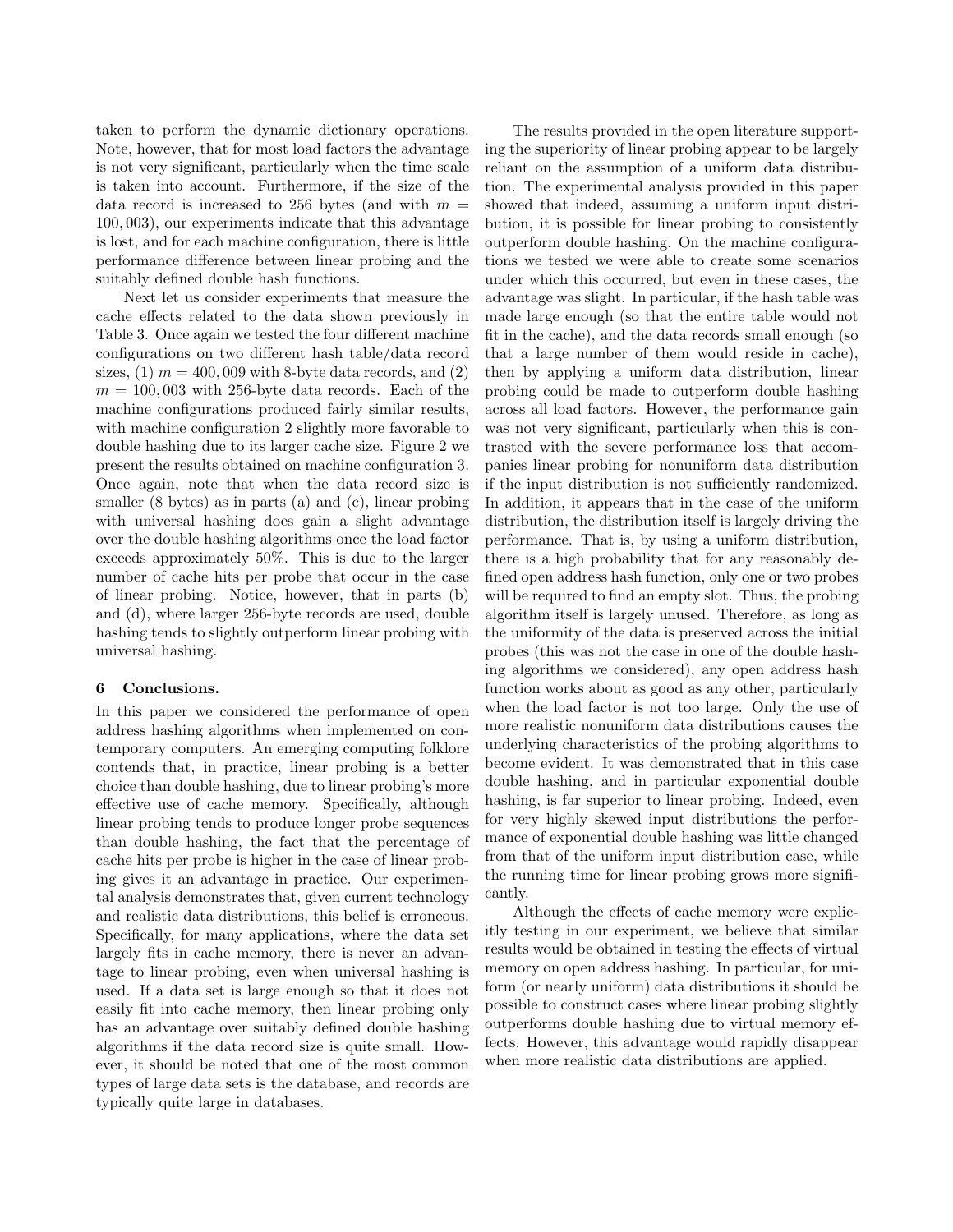

Figure 2: The average insertion time for keys distributed according to the nonuniform distributions machine configuration 3. (a)  $N(\frac{m}{2}, \frac{m}{4})$  with  $m = 400,009$  and 8-byte data records, (b)  $N(\frac{m}{2}, \frac{m}{4})$  with  $m = 100,003$  and 256-byte data records, (c)  $c_{0.3}$  with  $m = 400,009$  and 8-byte data records, and (d)  $c_{0.3}$  with  $m = 100,003$  and 256-byte data records.